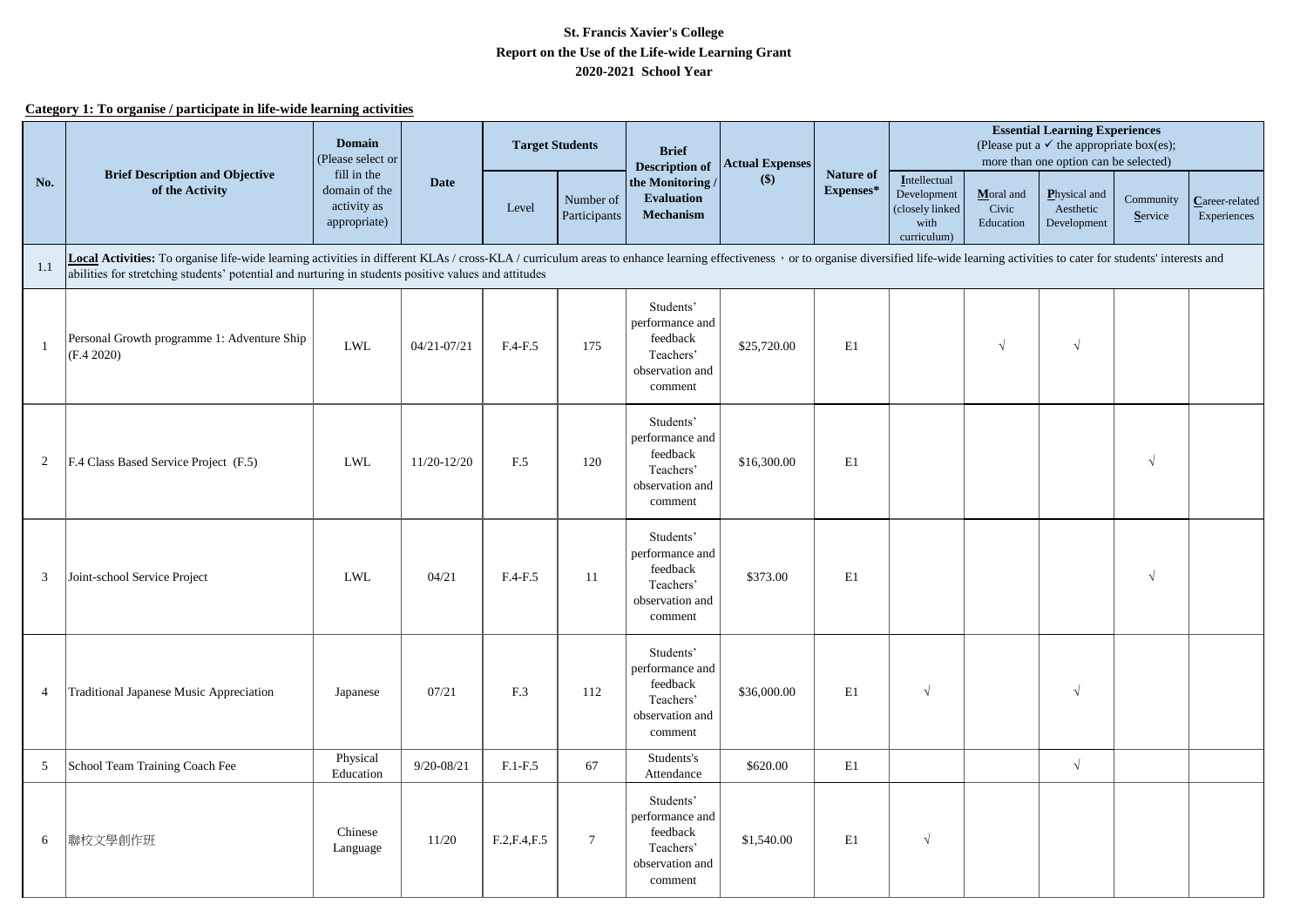| $7\phantom{.0}$ | Wind Band Training                  | Arts (Music)        | 09/20-08/21     | $F.1-F.6$ | 33             | Students'<br>performance and<br>feedback<br>Teachers'<br>observation and<br>comment | \$57,000.00 | E <sub>5</sub>            |            | $\sqrt{}$  |            |
|-----------------|-------------------------------------|---------------------|-----------------|-----------|----------------|-------------------------------------------------------------------------------------|-------------|---------------------------|------------|------------|------------|
| 8               | String Orchestra Training           | Arts (Music)        | 09/20-08/21     | $F.1-F.6$ | 24             | Students'<br>performance and<br>feedback<br>Teachers'<br>observation and<br>comment | \$61,500.00 | E <sub>5</sub>            |            | $\sqrt{ }$ |            |
| 9               | Music Instrumental Classes Training | Arts (Music)        | 09/20-08/21     | $F.1-F.6$ | 29             | Students'<br>performance and<br>feedback<br>Teachers'<br>observation and<br>comment | \$82,800.00 | E <sub>5</sub>            |            | $\sqrt{ }$ |            |
| 10              | Music Festival                      | Arts (Music)        | $02/21 - 04/21$ | $F.1-F.6$ | 3 <sup>7</sup> | Marksheet                                                                           | \$780.00    | $\mathbf{E}1$             |            | $\sqrt{ }$ |            |
| 11              | Music Video (Performance)           | Arts (Music)        | 09/20-08/21     | $F.1-F.6$ | 57             | Students'<br>performance and<br>feedback<br>Teachers'<br>observation and<br>comment | \$70,500.00 | E9<br>(Production<br>Fee) |            | $\sqrt{ }$ |            |
| 12              | Hong Kong Schools Speech Festival   | English<br>Language | 09/20-12/20     | $F.1-F.5$ | 18             | Marksheet                                                                           | \$2,700.00  | E1                        | $\sqrt{ }$ |            |            |
| 13              | Penmanship Competition              | English<br>Language | 01/20           | $F.1-F.6$ | 6              | Marksheet                                                                           | \$80.00     | $\mathbf{E}1$             | $\sqrt{}$  |            |            |
| 14              | Life Skills Training Workshop       | Career<br>Guidance  | 02/21           | F.6       | 109            | Students'<br>performance and<br>feedback<br>Teachers'<br>observation and<br>comment | \$19,000.00 | E <sub>6</sub>            |            |            | $\sqrt{ }$ |
| 15              | A Half-day Life Planning Workshop   | Career<br>Guidance  | 11/20           | F.3       | 123            | Students'<br>performance and<br>feedback<br>Teachers'<br>observation and<br>comment | \$2,400.00  | E <sub>6</sub>            |            |            |            |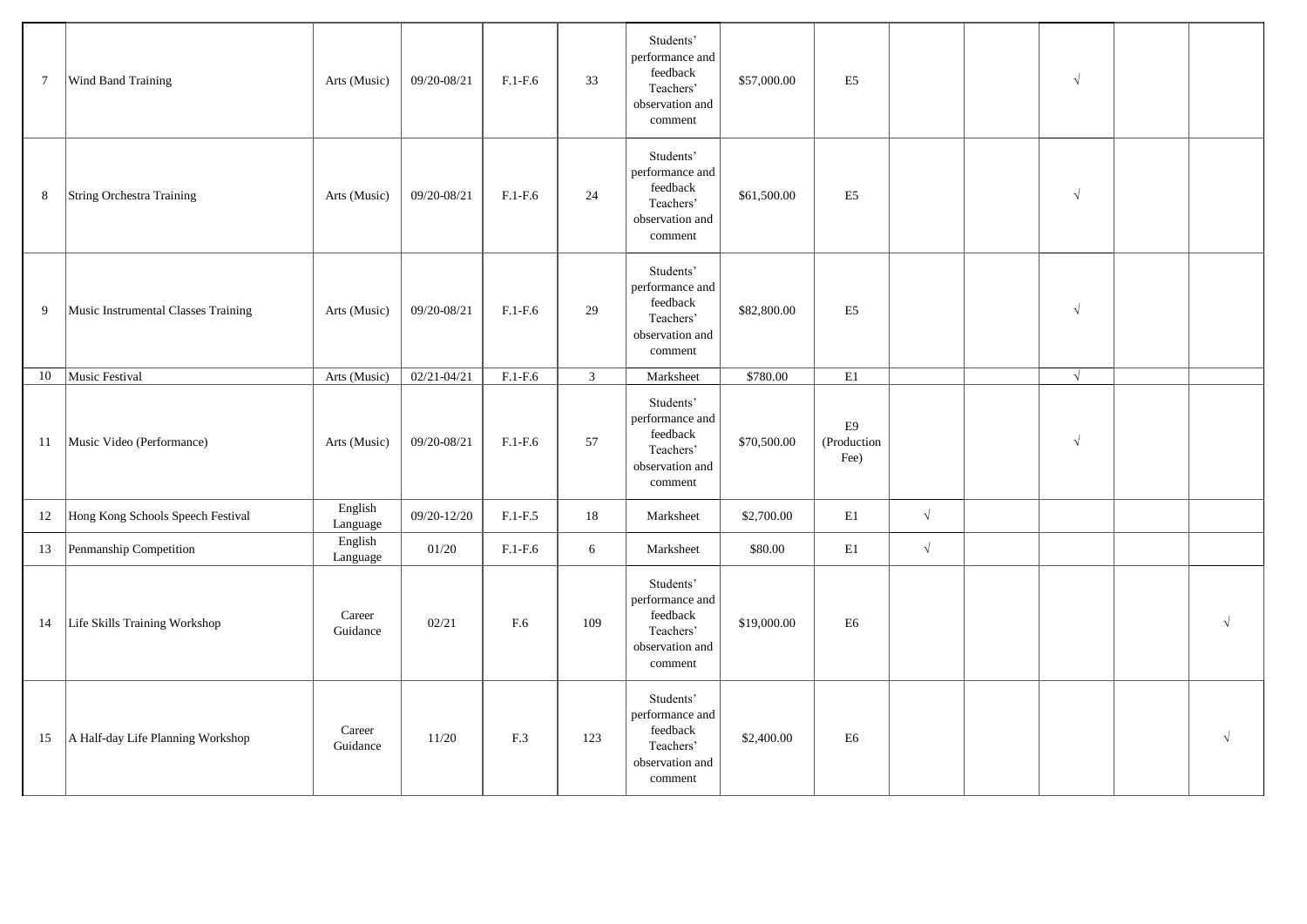| 16                                                                                                                                               | International Youth Tech Olymic 2021                                                        | Cross-<br>Disciplinary<br>(STEM) | 05/21-07/21                | $F.3-5$   | 6      | Students'<br>performance and<br>feedback<br>Teachers'<br>observation and<br>comment | \$5,579.00   | E1      | $\sqrt{ }$ |  |  |
|--------------------------------------------------------------------------------------------------------------------------------------------------|---------------------------------------------------------------------------------------------|----------------------------------|----------------------------|-----------|--------|-------------------------------------------------------------------------------------|--------------|---------|------------|--|--|
| 17                                                                                                                                               | Analytical chemistry workshop (Investigative<br>study of paracetamol)<br>(Handout attached) | Science                          | $15/7/2021 -$<br>29/7/2021 | $F.5-F.6$ | 60     | Students'<br>performance and<br>feedback<br>Teachers'<br>observation and<br>comment | \$188,019.00 | E1 & E7 | $\sqrt{ }$ |  |  |
| 18                                                                                                                                               |                                                                                             |                                  |                            |           |        |                                                                                     |              |         |            |  |  |
|                                                                                                                                                  | (Please insert rows above if the space provided is insufficient.)                           |                                  |                            |           |        |                                                                                     |              |         |            |  |  |
|                                                                                                                                                  |                                                                                             |                                  |                            |           |        | Sub-total of Item 1.1                                                               | \$570,911.00 |         |            |  |  |
| Non-Local Activities: To organise or participate in non-local exchange activities or non-local competitions to broaden students' horizons<br>1.2 |                                                                                             |                                  |                            |           |        |                                                                                     |              |         |            |  |  |
|                                                                                                                                                  |                                                                                             |                                  |                            |           |        |                                                                                     |              |         |            |  |  |
|                                                                                                                                                  | (Please insert rows above if the space provided is insufficient.)                           |                                  |                            |           |        |                                                                                     |              |         |            |  |  |
| Sub-total of Item 1.2                                                                                                                            |                                                                                             |                                  |                            |           | \$0.00 |                                                                                     |              |         |            |  |  |
| <b>Expenses for Category 1</b>                                                                                                                   |                                                                                             |                                  |                            |           |        | \$570,911.00                                                                        |              |         |            |  |  |

## **Category 2: To procure equipment, consumables or learning resources for promoting life-wide learning Category 3: Estimated Number of Student Beneficiaries**

| No.            | <b>Item</b>                                | <b>Domain</b><br>(Please select or<br>fill in the domain<br>as appropriate) | <b>Purpose</b>                                                             | <b>Actual Expenses</b><br>\$) |
|----------------|--------------------------------------------|-----------------------------------------------------------------------------|----------------------------------------------------------------------------|-------------------------------|
| 1              | Music Instruments Cleaning and Maintenance | Arts (Music)                                                                | Lending to<br>students for<br>the musical<br>instrumental<br>classes/Bands | \$24,200.00                   |
| $\overline{2}$ | Grand Piano (Hall)                         | Arts (Music)                                                                | Facilitating all<br>activities for<br>whole school                         | \$188,000.00                  |
| 3              | Grand Piano Mover (Hall)                   | Arts (Music)                                                                | Facilitating all<br>activities for<br>whole school                         | \$20,700.00                   |
| $\overline{4}$ | F.3 Career Booklets                        | Career<br>Guidance                                                          | Career<br><b>Booklets</b> for<br>F.3 students                              | \$1,905.00                    |
| 5              | <b>Badges</b>                              | Leadership<br>Training                                                      | To promote the<br>leader status                                            | \$6,212.00                    |
| 6              | Professional FM Transceiver                | School Chasing<br>Game                                                      | Facilitating all<br>activities for<br>whole school                         | \$4,500.00                    |
| $\tau$         |                                            |                                                                             |                                                                            |                               |

| tual Expenses<br>$($)$ | Total number of students in the school:                | 743  |  |  |
|------------------------|--------------------------------------------------------|------|--|--|
| \$24,200.00            | Number of student beneficiaries:                       | 743  |  |  |
| \$188,000.00           | Percentage of students benefitting from the Grant (%): | 100% |  |  |
| \$20,700.00            |                                                        |      |  |  |